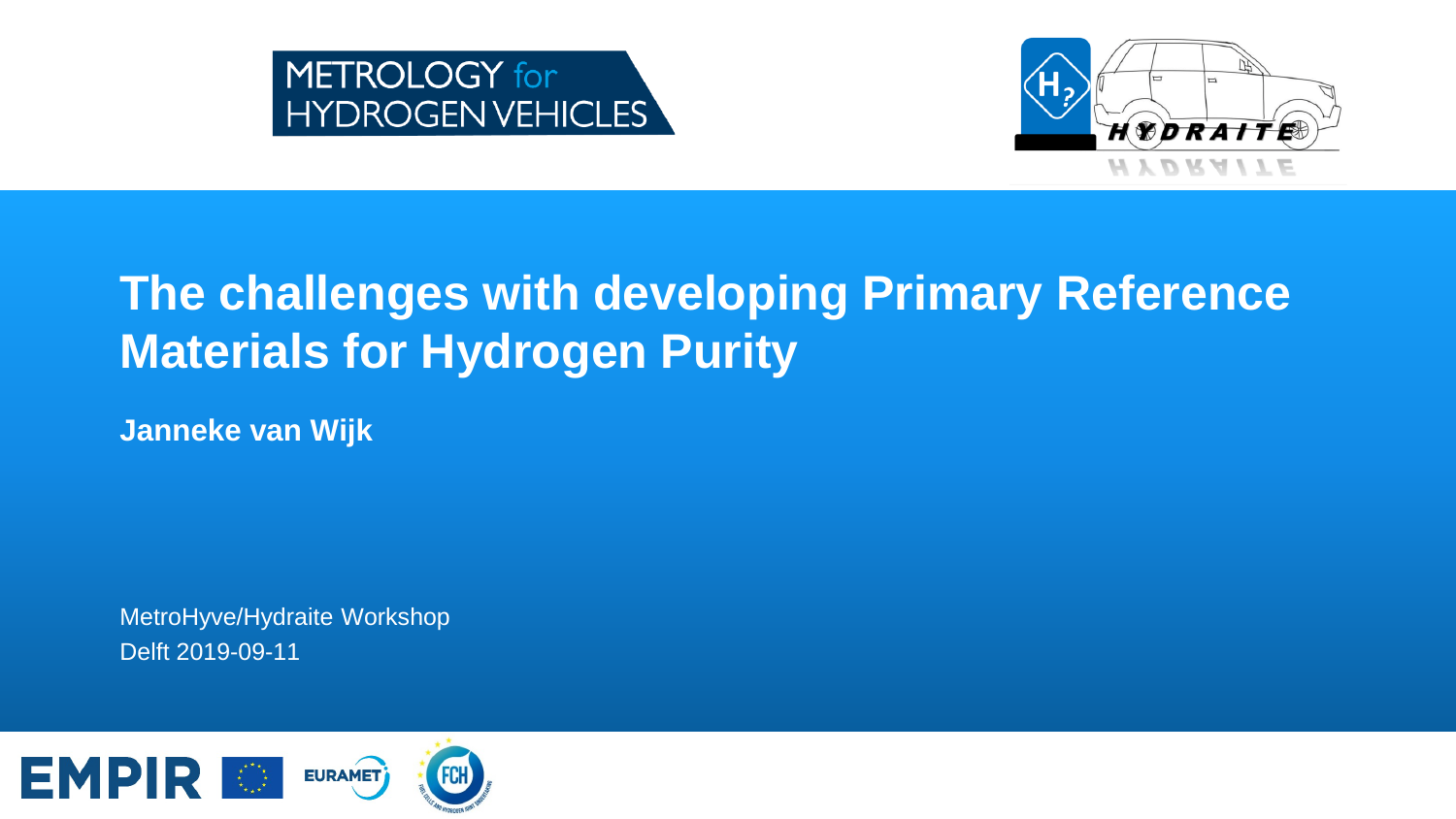### **Overview**

- **Purpose of Primary Reference Materials**
- Why are there yet no PRMs for all impurities in Hydrogen
- Availability of PRMs
- **Progress made in MetroHyve**
- **Remaining challenges**



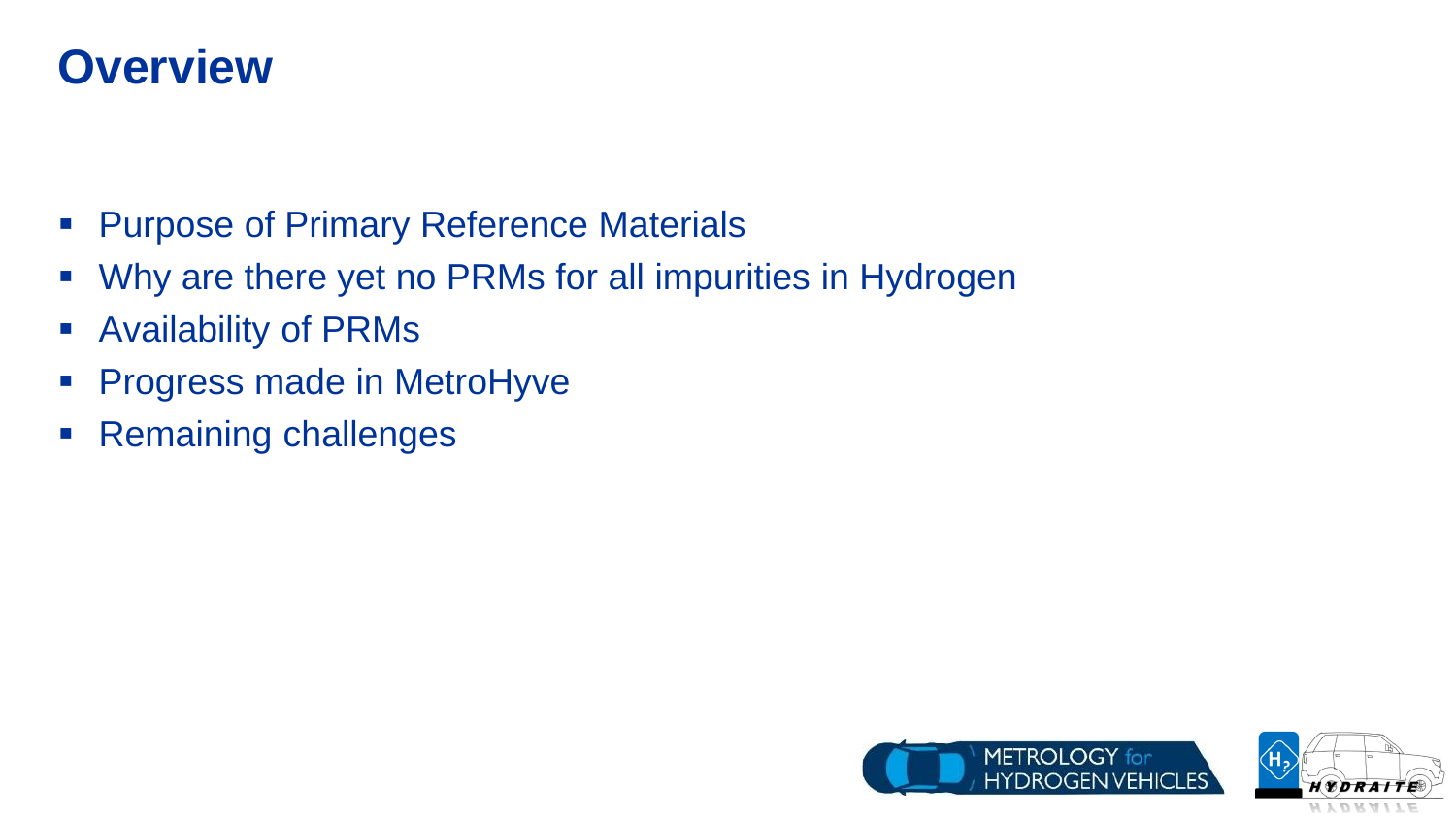### **Measurement challenge**

- Some of the impurities to be measured are at low concentration
- Some of the impurities are very reactive
- Classes of 'total concentration' like total halogenates are impossible for gravimetric preparation of gasmixtures



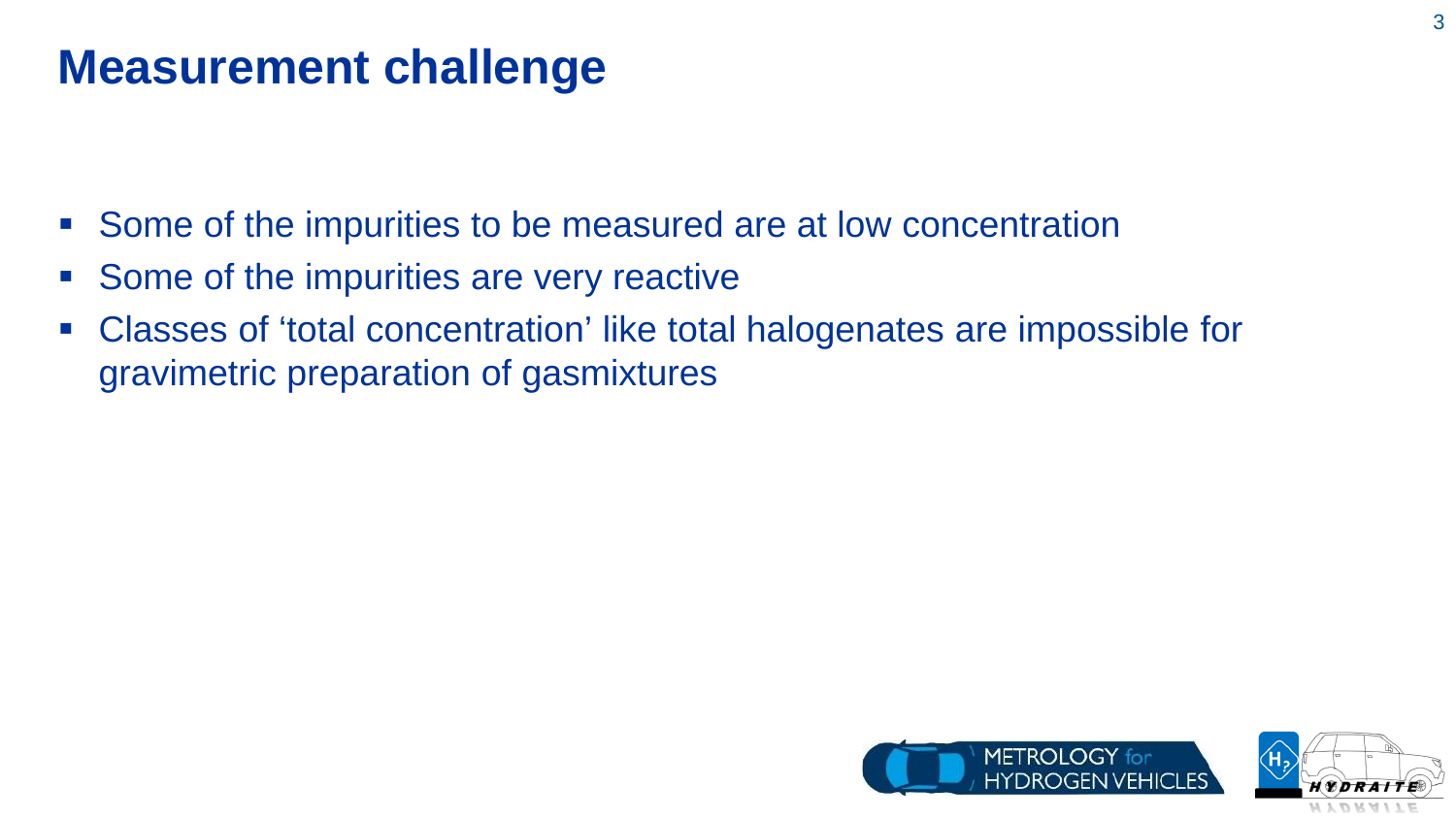### **Metrological infrastructure**





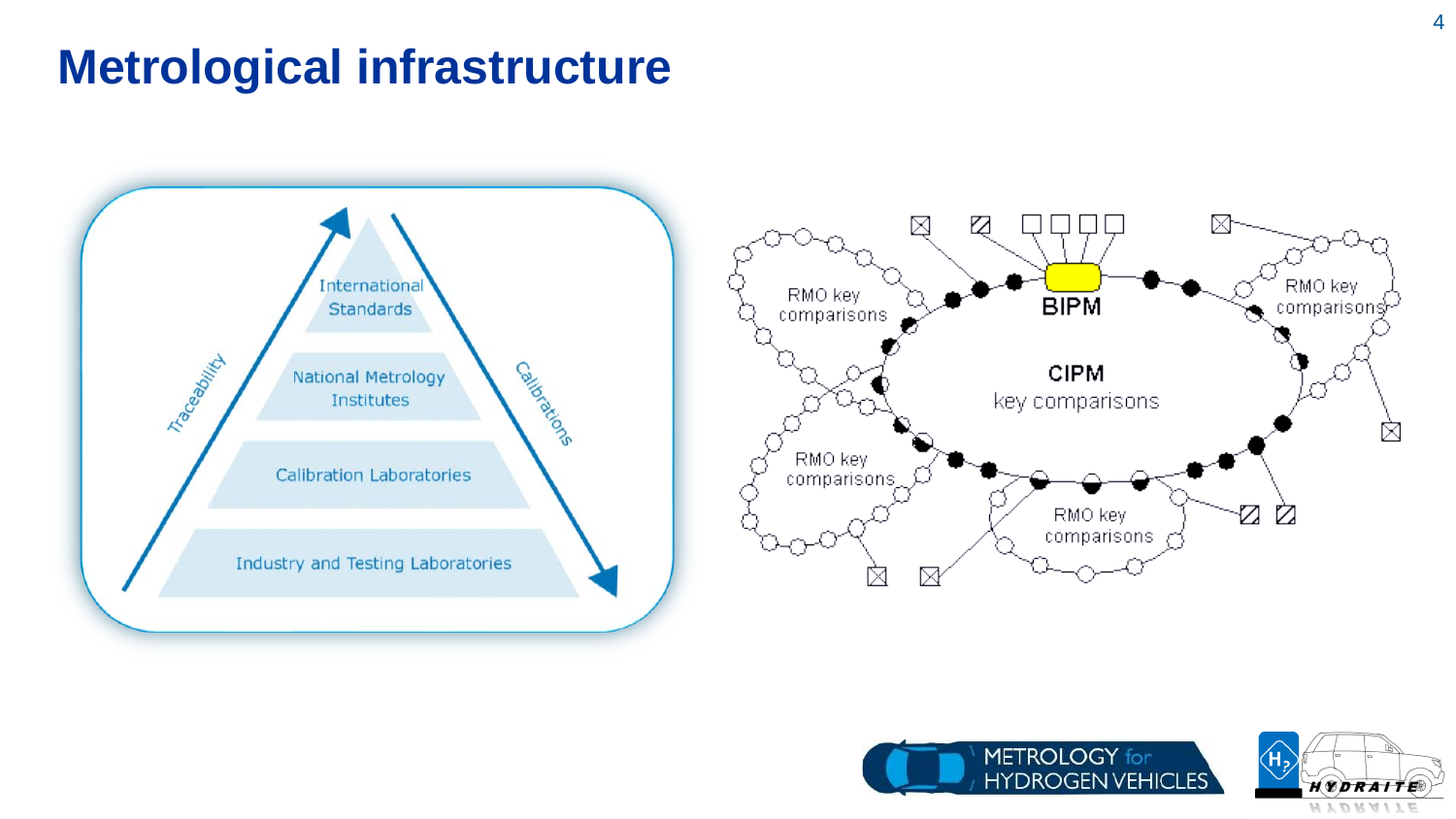## **Preparation of Primary Reference Materials (1)**

- Gravimetric preparation according to ISO6142
	- Thorough purity analysis of parent gases
	- Suitability of cylinders used
		- material compatibility, coatings, adsorption, stability
	- Verification of the prepared standards by accurate analytical methods



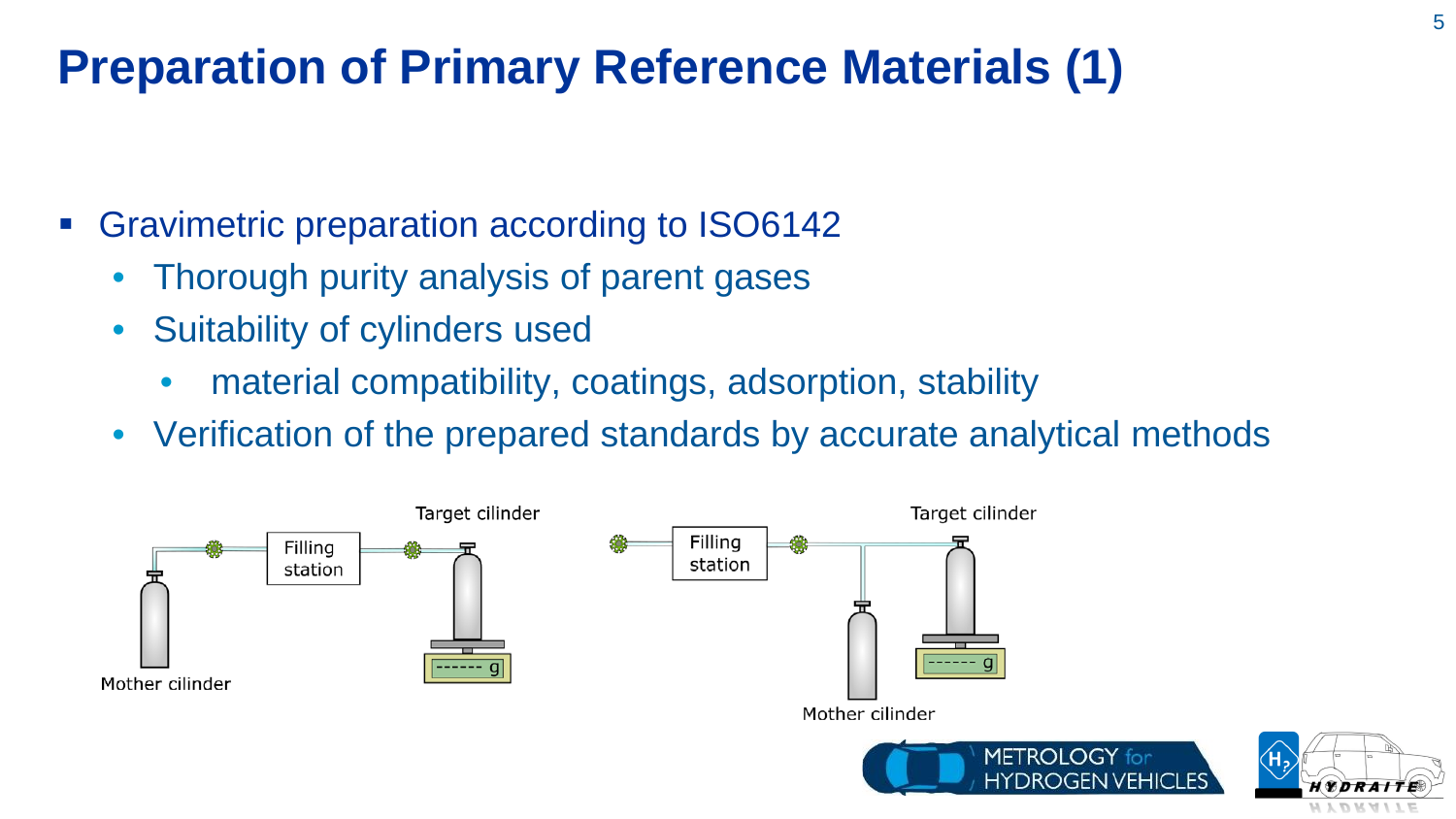## **Preparation of Primary Reference Materials (2) MetroHyve report A2.3.1**

- Stability in Nitrogen does not mean stability in Hydrogen
	- 1 µmol/mol CO in Nitrogen is stable in coated aluminium cylinders but 1 µmol/mol CO in air has shown signs of instability
- **Stability and concentration are closely linked** 
	- In Euramet 1220 a 1 µmol/mol mixture of  $H_2S$  in  $H_2$  showed 2 years stability, a test on 10 nmol of  $H_2S$  showed a large loss the day after preparation
- Even cylinders with the same treatment can behave very differently



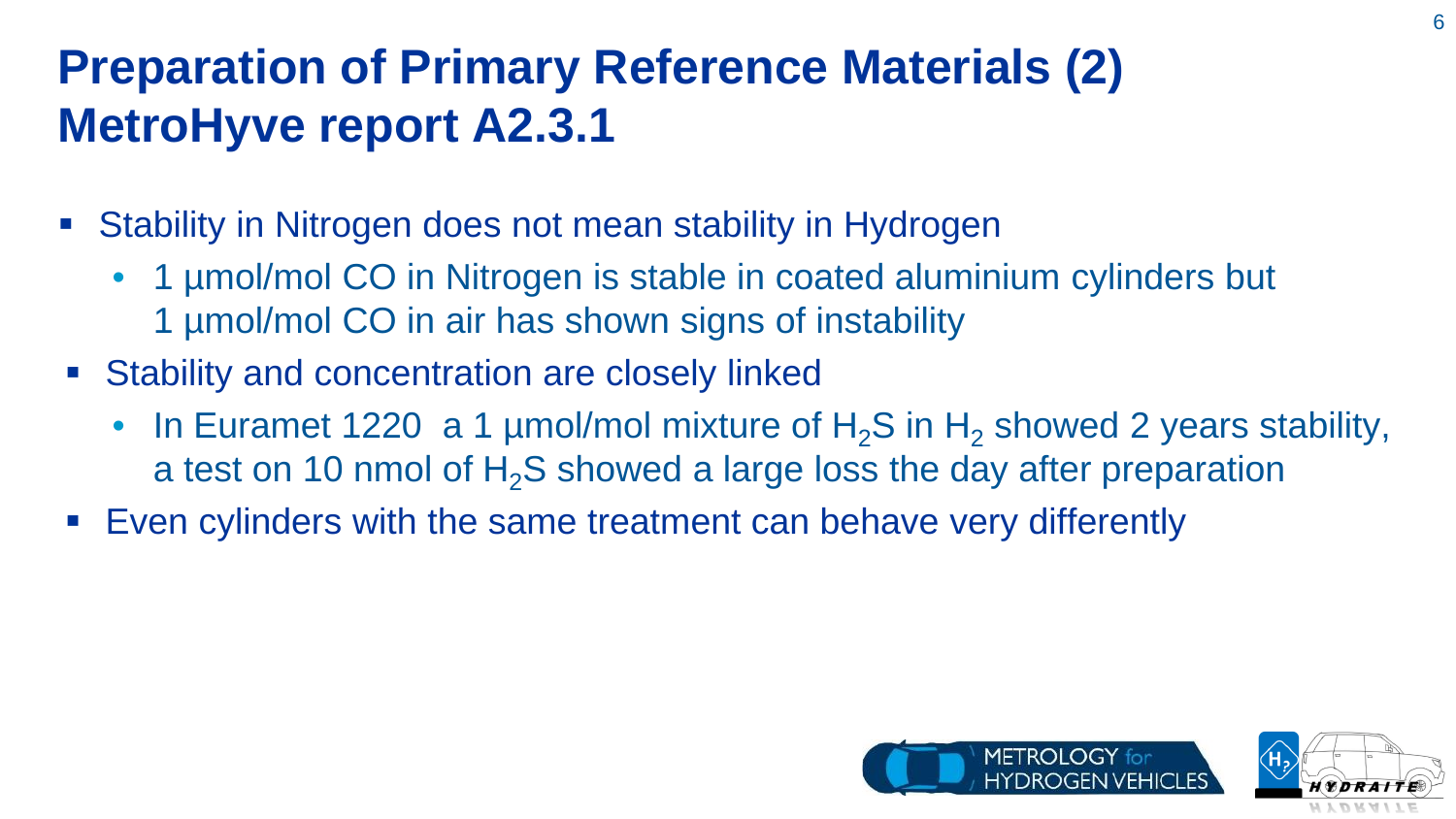## **Accreditation: ISO17025 (calibration) ISO17034 (reference materials)**

- Measurement capabilities in the BIPM KCDB
- Calibration entries by KRISS, NPL, VSL and VNIIM for hydrogen purity
- No entries for reference materials
- **NPL has ISO17034** accreditation for stable components in Hydrogen

| <b>ISO 14687</b>          |                          |
|---------------------------|--------------------------|
| Water                     | Carbon monoxide          |
| <b>Total hydrocarbons</b> | <b>Total sulfur</b>      |
| <b>Methane</b>            | Formaldehyde             |
| Oxygen                    | Formic acid              |
| <b>Helium</b>             | Ammonia                  |
| Nitrogen                  | Halogenated<br>compounds |
| Argon                     |                          |
| Carbon dioxide            |                          |



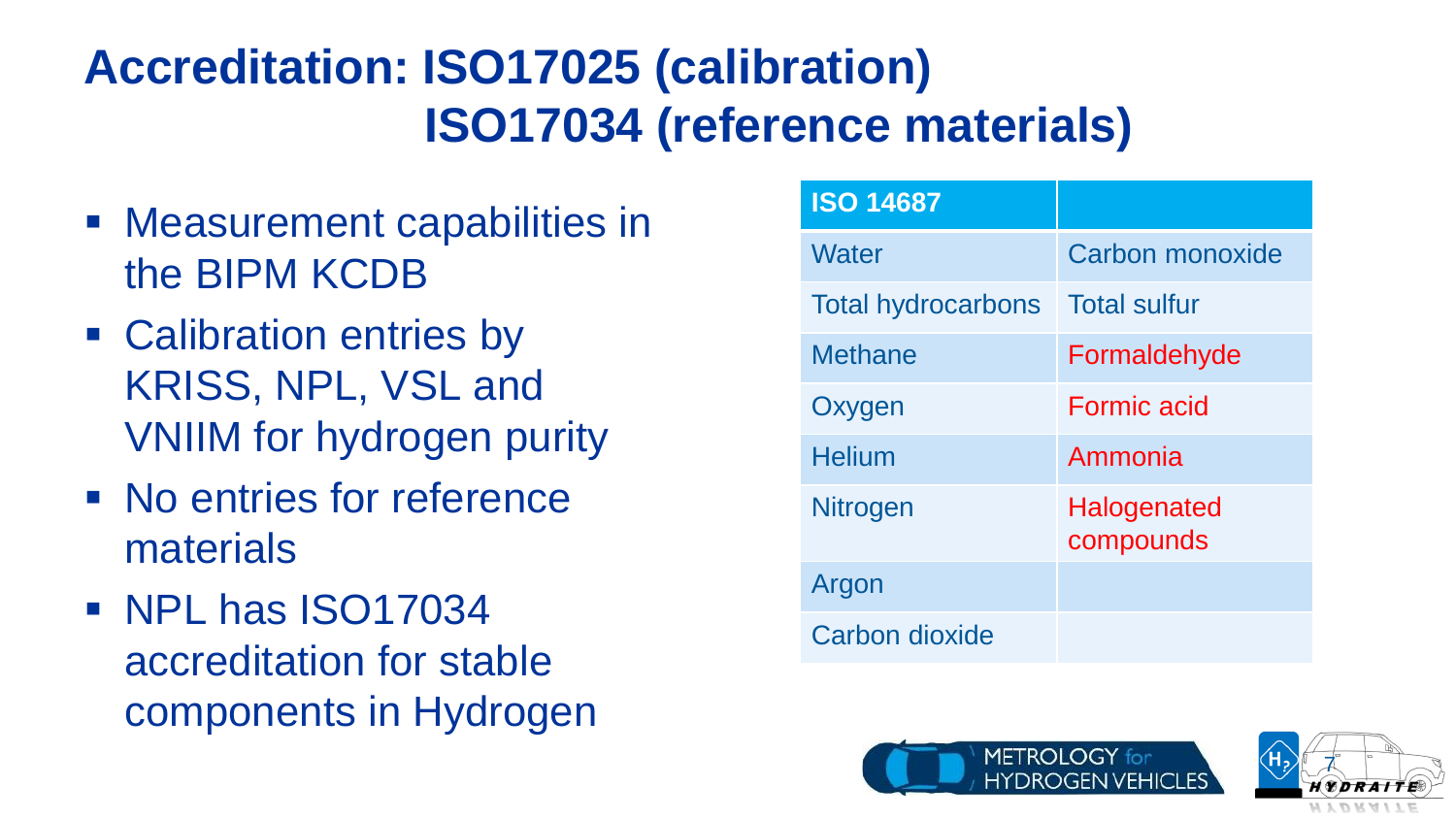## **Stability for 40 ppb H<sub>2</sub>S in H<sub>2</sub> mixtures at NPL**





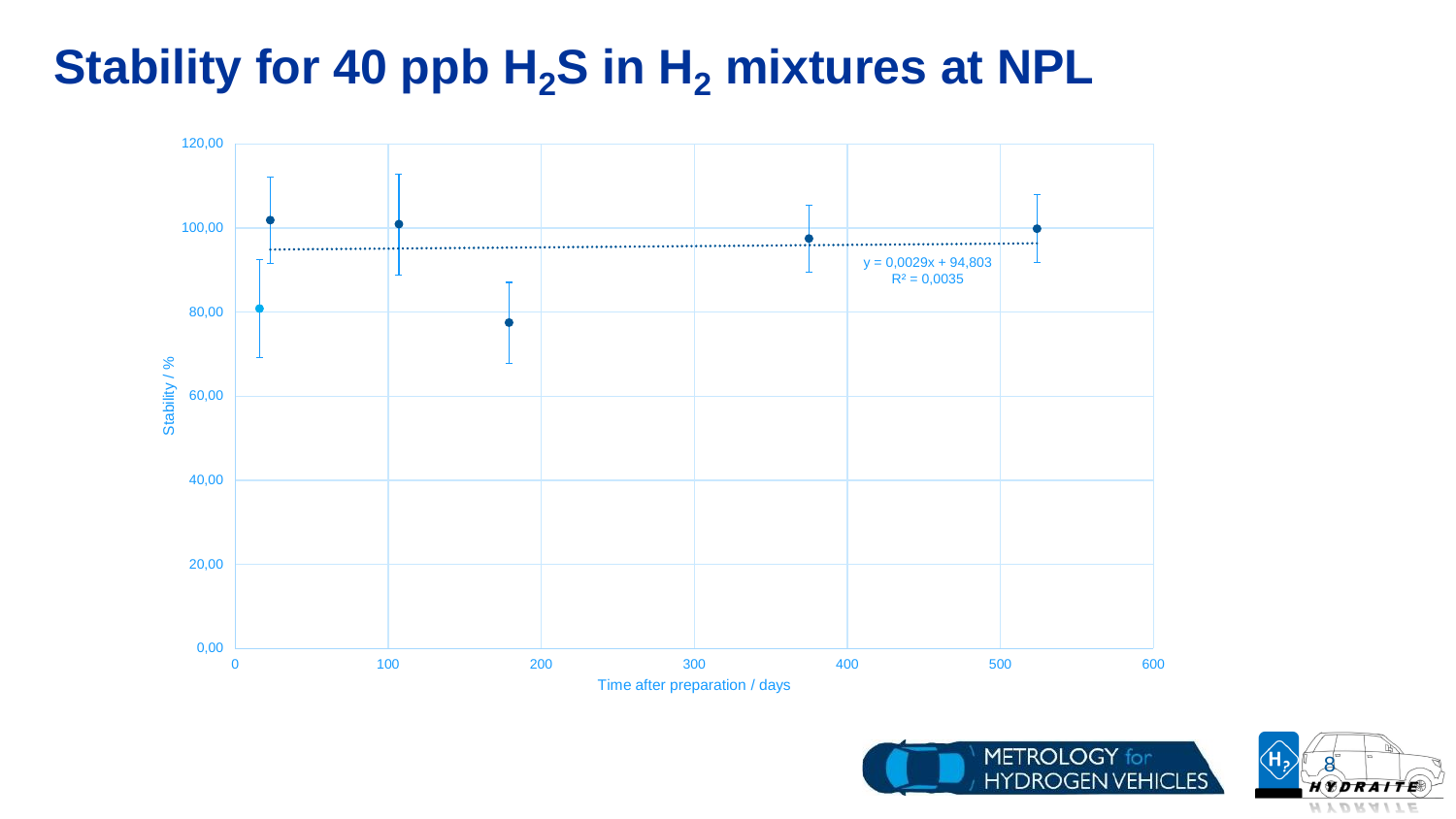## **Short term stability for CO mixtures**



Mixture preparation dates: 7-16 August 2018



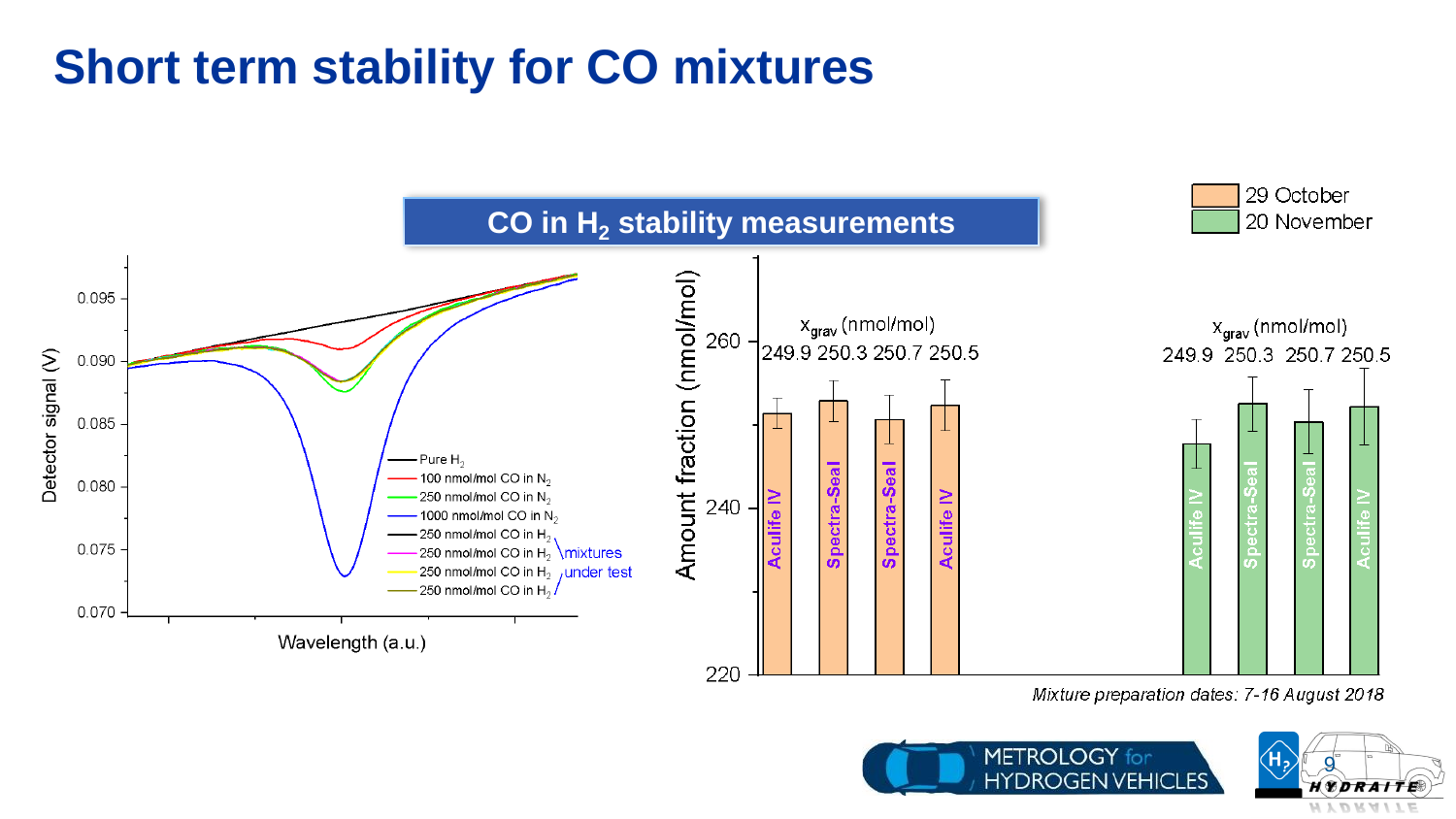## **HCl in H<sub>2</sub> standards preparation by CEM**

- By static gravimetric method (ISO 6142-1)
- 26 gas mixtures prepared in total
- Ranging from 10 µmol/mol to 4% mol/mol using dilution steps
- 5L Aluminium alloy cylinders



#### Key modifications of existing facilities at CEM

- HCl pure bottle placed outdoor ---- safety
- New filling station for HCl only, (B)
- New facilities allow purging with dry  $N<sub>2</sub>$  before HCl filling ---- removing water inside lines
- Vented HCl is conducted to a water scrubber

#### Analysis of the mixtures

- Technique: Micro-GC-TCD
- Lowest concentration mixture analysed: 350 µmol/mol
- Still far away from ISO 14687-2 value: 0.05 µmol/mol



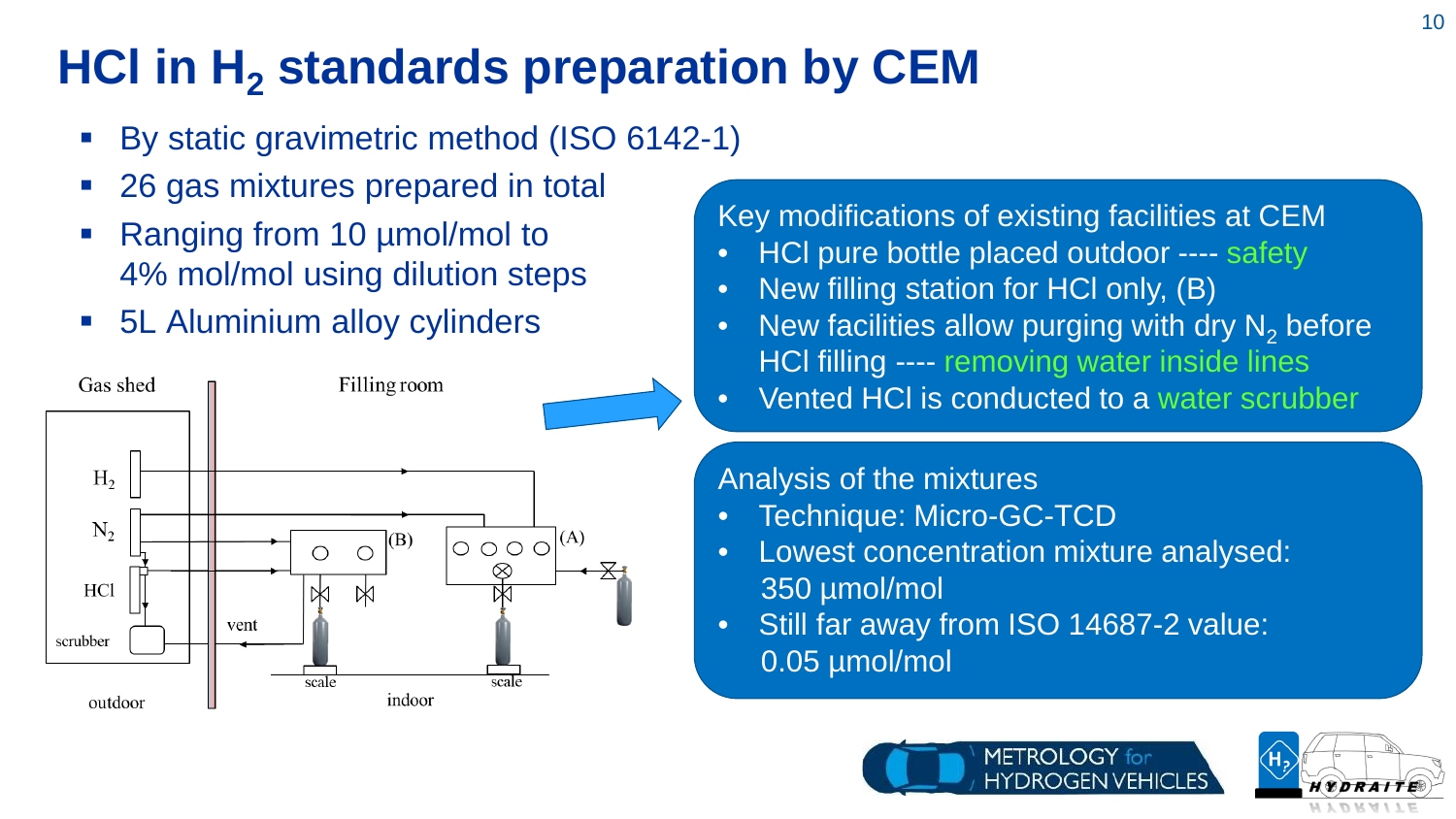## **Short term stability test static HCl mixtures**

- Prepared in Aculife IV:
	- -10 and 30  $\mu$ mol/mol HCl in H<sub>2</sub>
	- -10  $\mu$ mol/mol HCl in N<sub>2</sub>
- Followed short term stability using CRDS (3 measurements in 9 days)
- Combined with MSB measurements
- Afterwards additional measurement using TDLS with spider  $(\Rightarrow$  HCI mixtures in  $H_2$  now empty  $\widehat{H_2}$





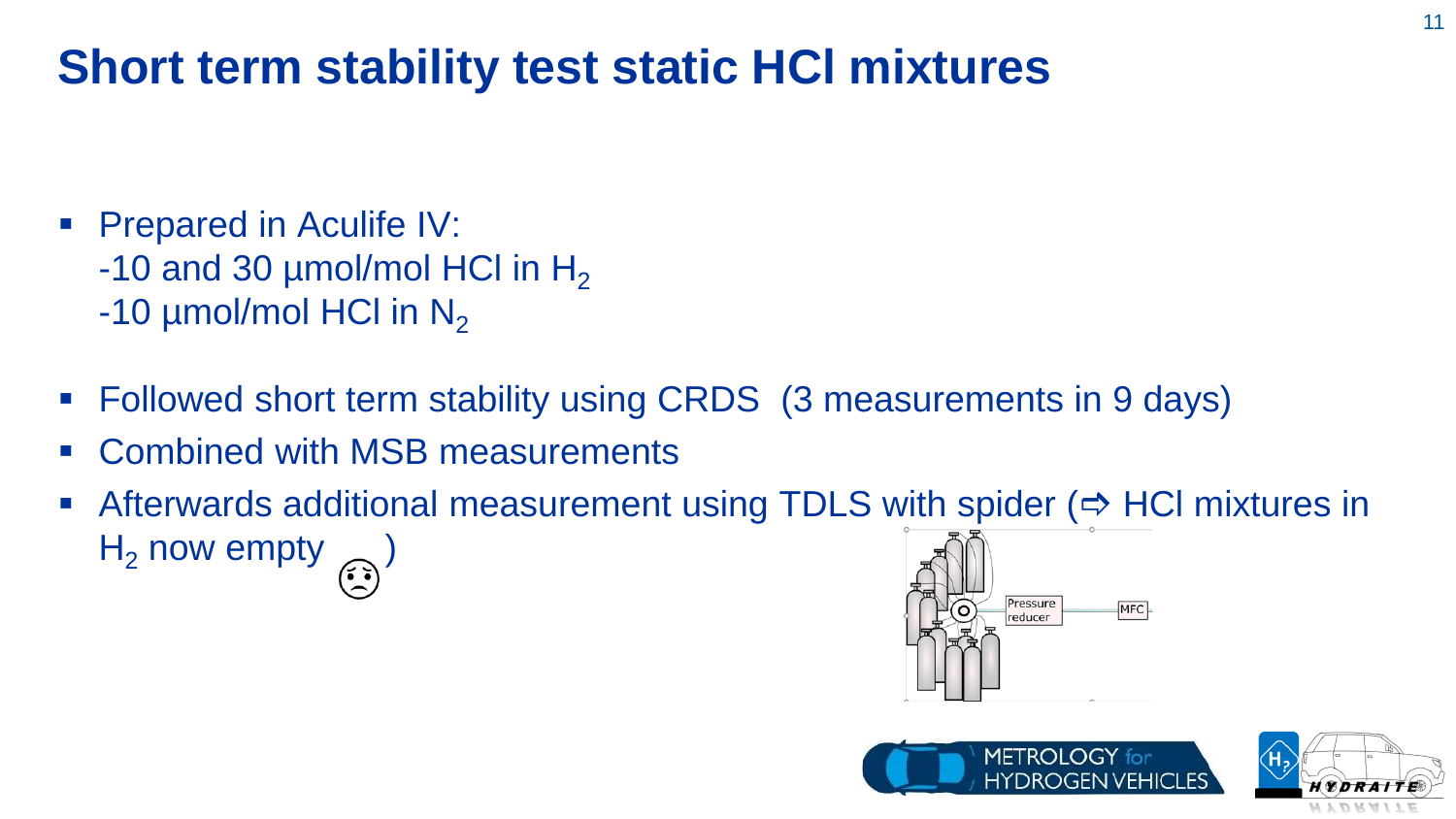## **Static gas mixtures HCI in H<sub>2</sub> at VSL**



Analysis MSB data in progress to assign HCl amount fraction

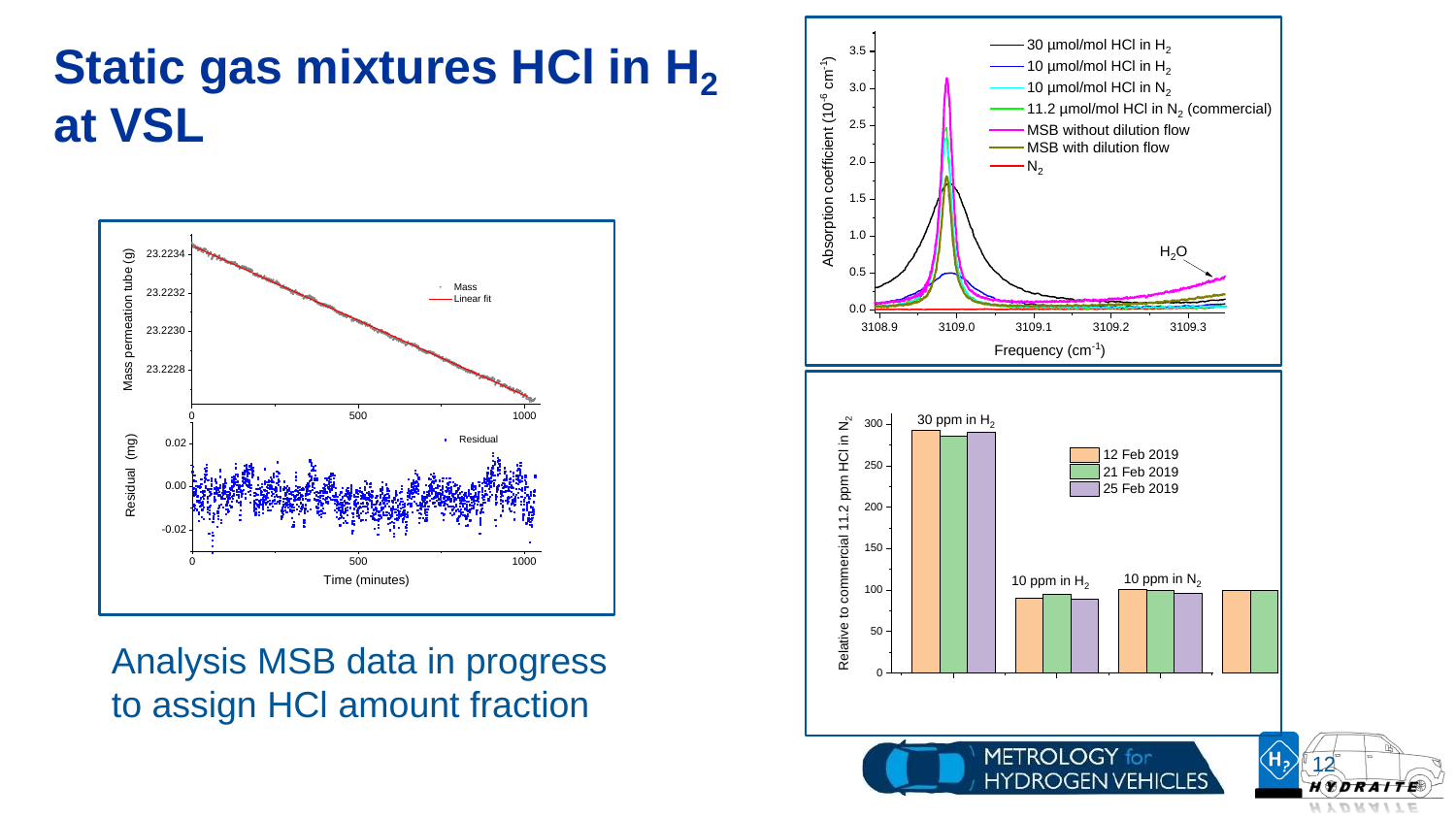### **Challenges**

- Perform long term stability for CO and HCI in  $H<sub>2</sub>$  gas mixtures
- Development of PRMs for impurities like ammonia, formic acid and formaldehyde; the analytical methods developed are sensitive enough to be able to assess stability for those components
- What is the minimum shelf life acceptable to industry
- For NMIs: to perform comparisons to underpin the measurement infrastructure